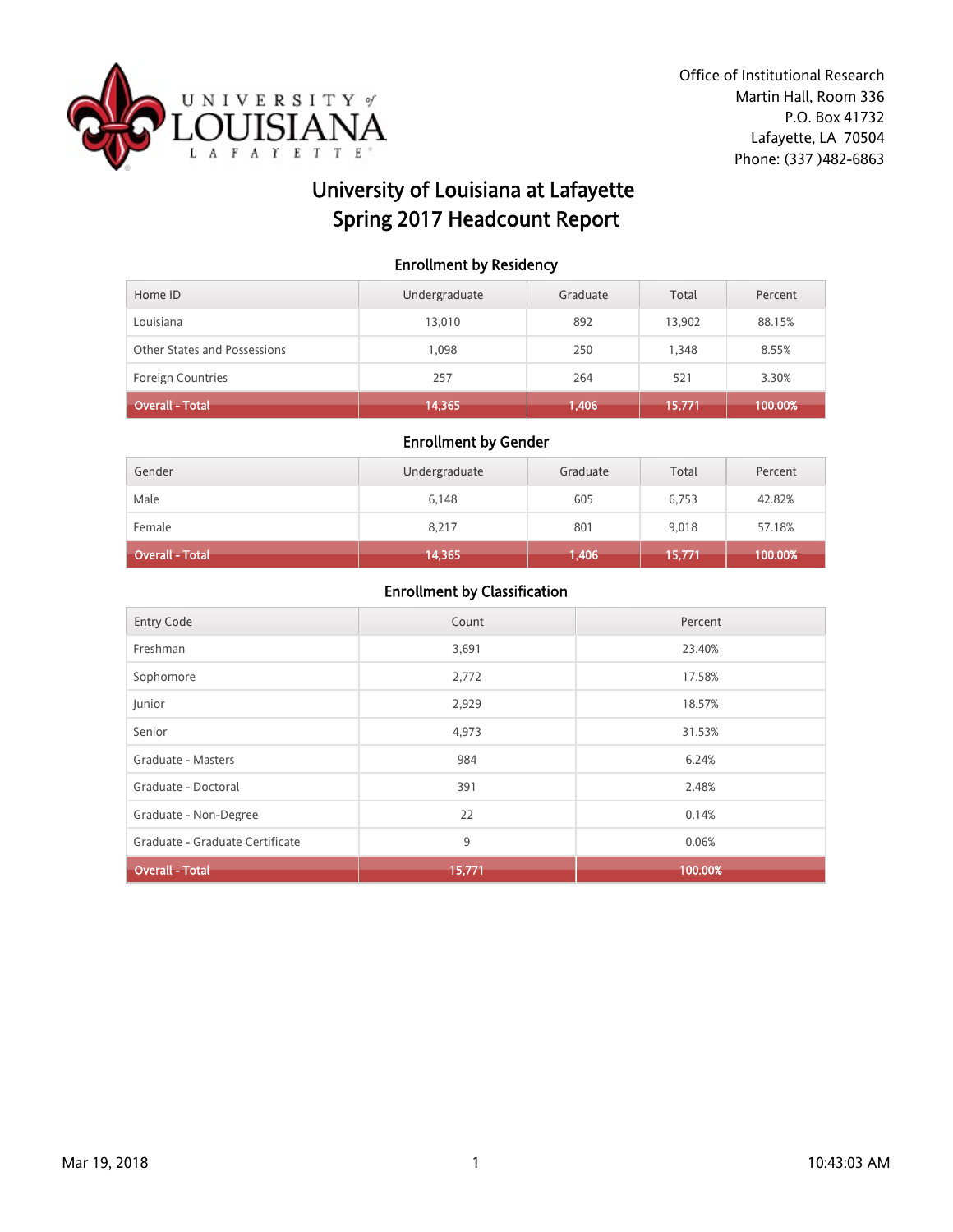

# University of Louisiana at Lafayette Spring 2017 Headcount Report

### Enrollment by Entry Type

| Population Type        | Undergraduate | Graduate     | Total  | Percent |
|------------------------|---------------|--------------|--------|---------|
| Continuing             | 12,624        | 1.240        | 13,864 | 87.91%  |
| Dual Enrollment        | 810           | $\mathbf{0}$ | 810    | 5.14%   |
| First Time             | 52            | 110          | 162    | 1.03%   |
| Non Degree             | 135           | 14           | 149    | 0.94%   |
| Re-entry               | 277           | 42           | 319    | 2.02%   |
| Transfer               | 467           | $\mathbf 0$  | 467    | 2.96%   |
| <b>Overall - Total</b> | 14,365        | 1,406        | 15,771 | 100.00% |

## Enrollment by Race/Ethnicity

| Race                                      | Undergraduate | Graduate     | Total  | Percent |
|-------------------------------------------|---------------|--------------|--------|---------|
| American Indian or Alaska Native          | 22            | $\mathbf{0}$ | 22     | 0.14%   |
| Asian                                     | 335           | 24           | 359    | 2.28%   |
| <b>Black or African American</b>          | 2,748         | 142          | 2,890  | 18.32%  |
| Hispanic, of any race                     | 752           | 40           | 792    | 5.02%   |
| Native Hawaiian or Other Pacific Islander | 9             | $\mathbf{0}$ | 9      | 0.06%   |
| Non-resident Alien                        | 251           | 269          | 520    | 3.30%   |
| Two or more races                         | 209           | 14           | 223    | 1.41%   |
| Unknown Race/Ethnicity                    | 832           | 44           | 876    | 5.55%   |
| White                                     | 9.207         | 873          | 10,080 | 63.91%  |
| <b>Overall - Total</b>                    | 14,365        | 1,406        | 15,771 | 100.00% |

| <b>Full/Part Time</b> | Undergraduate | Graduate | Total  | Percent |
|-----------------------|---------------|----------|--------|---------|
| <b>Full Time</b>      | 11,393        | 855      | 12,248 | 77.66%  |
| Part Time             | 2,972         | 551      | 3,523  | 22.34%  |
| Overall - Total       | 14,365        | 1,406    | 15,771 | 100.00% |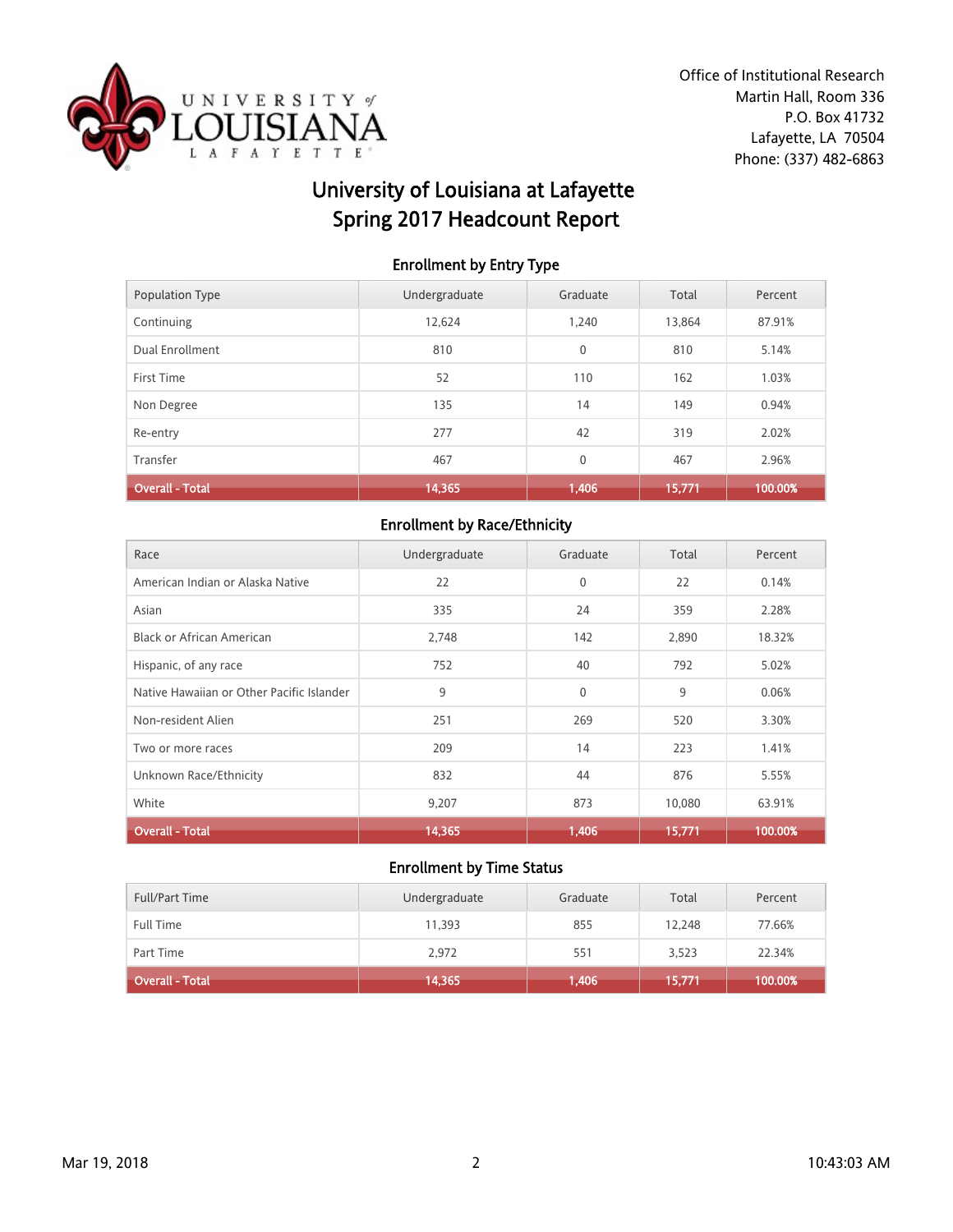

# Academic Affairs, VP Spring 2017 Headcount Report

### Enrollment by Residency

| Home ID                      | Undergraduate | Graduate | Total | Percent |
|------------------------------|---------------|----------|-------|---------|
| Louisiana                    | 909           |          | 909   | 98.80%  |
| Other States and Possessions |               |          |       | 0.22%   |
| <b>Foreign Countries</b>     | q             |          | 9     | 0.98%   |
| Overall - Total              | 920           |          | 920   | 100.00% |

### Enrollment by Gender

| Gender                 | Undergraduate | Graduate | Total | Percent |
|------------------------|---------------|----------|-------|---------|
| Male                   | 348           |          | 348   | 37.83%  |
| Female                 | 572           |          | 572   | 62.17%  |
| <b>Overall - Total</b> | 920           |          | 920   | 100.00% |

| <b>Overall - Total</b> | 920   | 100.00% |
|------------------------|-------|---------|
| Senior                 | 46    | 5.00%   |
| Sophomore              | ь     | 0.65%   |
| Freshman               | 868   | 94.35%  |
| <b>Entry Code</b>      | Count | Percent |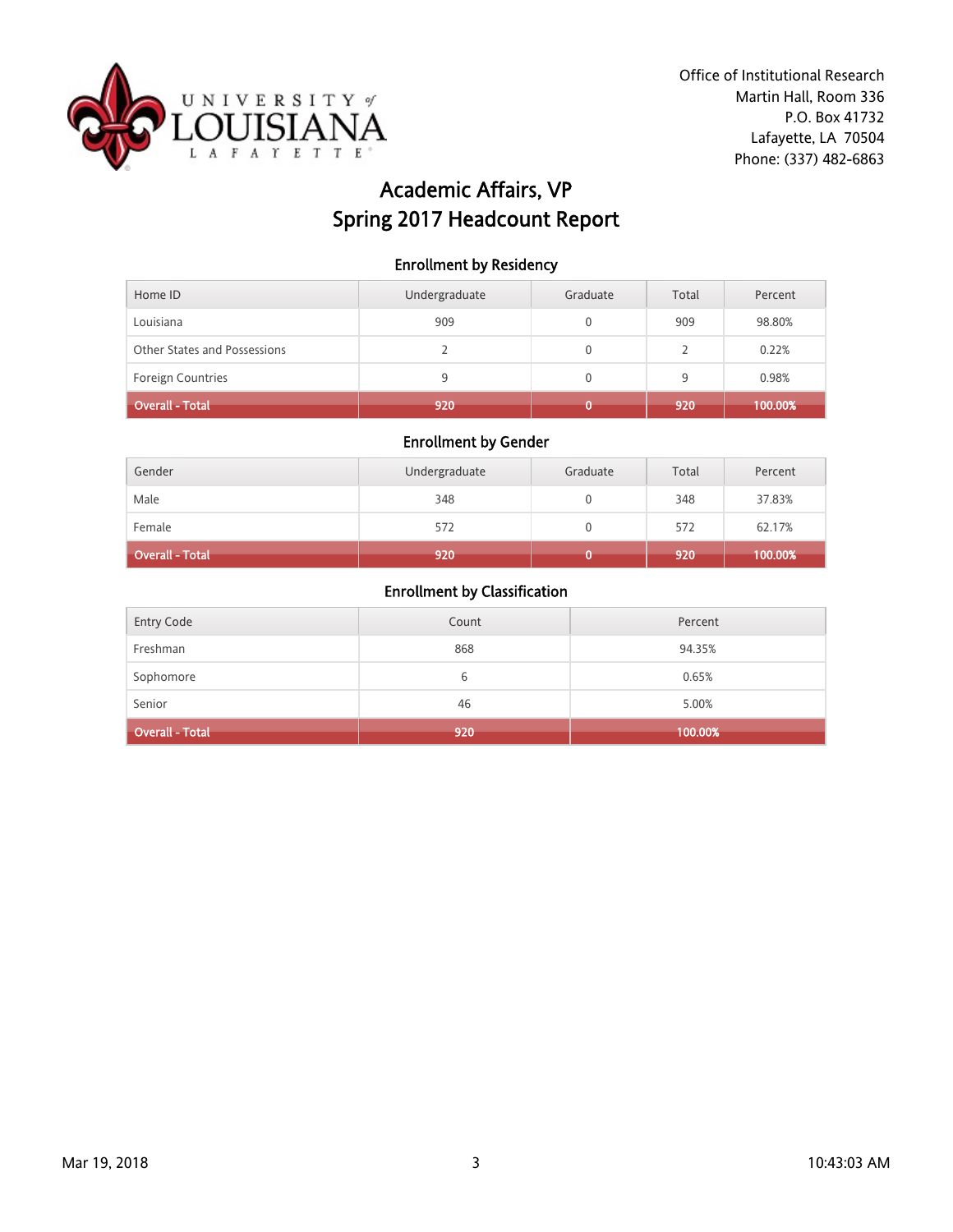

# Academic Affairs, VP Spring 2017 Headcount Report

### Enrollment by Entry Type

| Population Type        | Undergraduate | Graduate | Total | Percent |
|------------------------|---------------|----------|-------|---------|
| Dual Enrollment        | 810           | 0        | 810   | 88.04%  |
| Non Degree             | 109           | 0        | 109   | 11.85%  |
| Re-entry               |               | 0        |       | 0.11%   |
| <b>Overall - Total</b> | 920           |          | 920   | 100.00% |

#### Enrollment by Race/Ethnicity

| Race                                      | Undergraduate | Graduate     | Total | Percent |
|-------------------------------------------|---------------|--------------|-------|---------|
| Asian                                     | 22            | $\mathbf{0}$ | 22    | 2.39%   |
| Black or African American                 | 75            | $\mathbf{0}$ | 75    | 8.15%   |
| Hispanic, of any race                     | 109           | $\mathbf{0}$ | 109   | 11.85%  |
| American Indian or Alaska Native          | 5             | $\mathbf{0}$ | 5     | 0.54%   |
| Two or more races                         | 3             | $\mathbf{0}$ | 3     | 0.33%   |
| Non-resident Alien                        | 8             | $\mathbf{0}$ | 8     | 0.87%   |
| Native Hawaiian or Other Pacific Islander | 2             | $\mathbf{0}$ | 2     | 0.22%   |
| Unknown Race/Ethnicity                    | 16            | $\Omega$     | 16    | 1.74%   |
| White                                     | 680           | $\mathbf{0}$ | 680   | 73.91%  |
| <b>Overall - Total</b>                    | 920           | 0            | 920   | 100.00% |

| <b>Full/Part Time</b>  | Undergraduate | Graduate | Total | Percent |
|------------------------|---------------|----------|-------|---------|
| <b>Full Time</b>       | 13            |          | 13    | 1.41%   |
| Part Time              | 907           |          | 907   | 98.59%  |
| <b>Overall - Total</b> | 920           |          | 920   | 100.00% |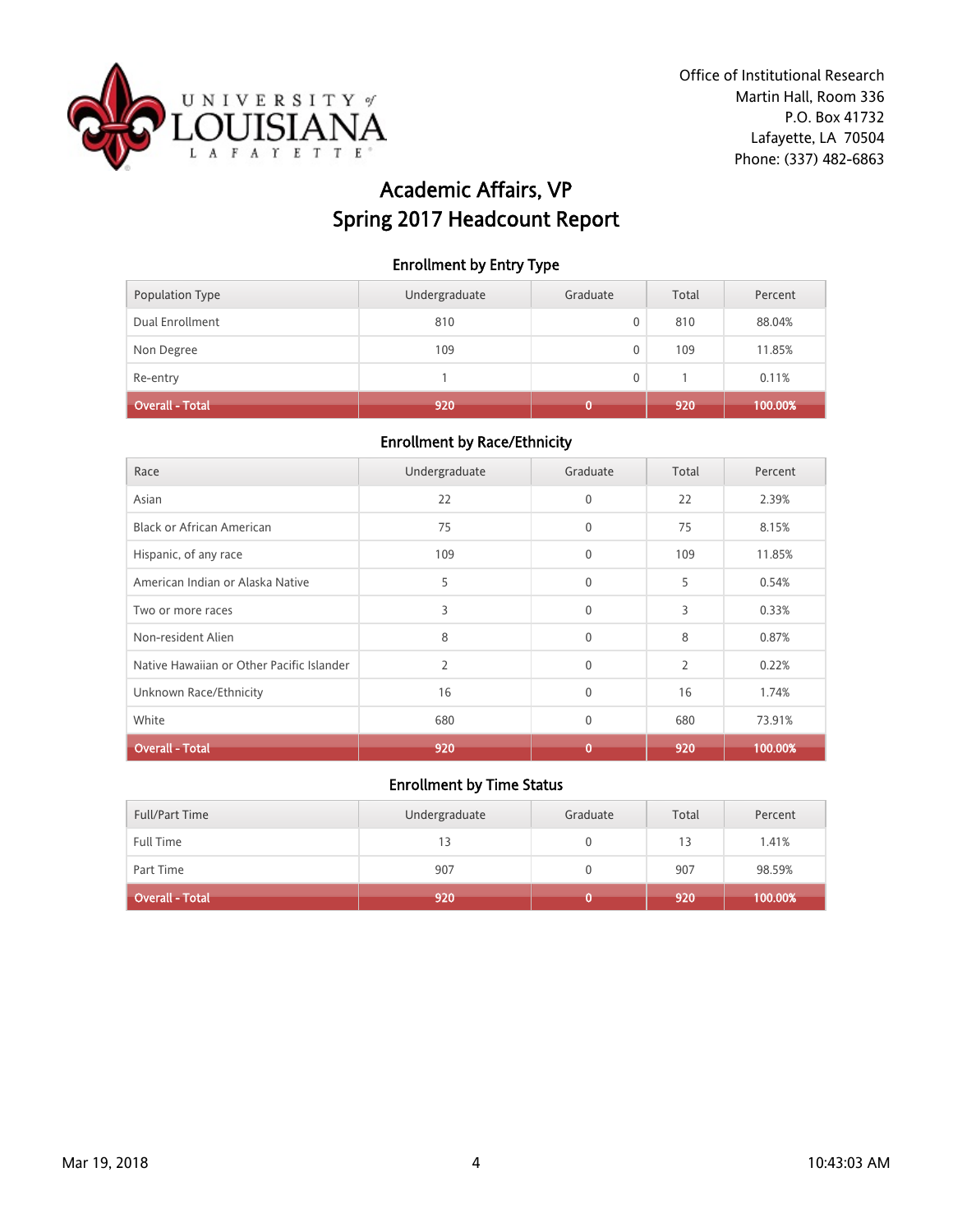

# Business Administration Spring 2017 Headcount Report

### Enrollment by Residency

| Home ID                      | Undergraduate | Graduate | Total | Percent |
|------------------------------|---------------|----------|-------|---------|
| Louisiana                    | 1.735         | 134      | 1.869 | 92.85%  |
| Other States and Possessions | 85            | 6        | 91    | 4.52%   |
| Foreign Countries            | 38            | 15       | 53    | 2.63%   |
| Overall - Total              | 1,858         | 155      | 2,013 | 100.00% |

#### Enrollment by Gender

| Gender          | Undergraduate | Graduate | Total | Percent |
|-----------------|---------------|----------|-------|---------|
| Male            | 939           | 70       | 1.009 | 50.12%  |
| Female          | 919           | 85       | 1.004 | 49.88%  |
| Overall - Total | 1,858         | 155      | 2,013 | 100.00% |

| <b>Entry Code</b>               | Count | Percent |
|---------------------------------|-------|---------|
| Freshman                        | 361   | 17.93%  |
| Sophomore                       | 404   | 20.07%  |
| Junior                          | 443   | 22.01%  |
| Senior                          | 650   | 32.29%  |
| Graduate - Masters              | 153   | 7.60%   |
| Graduate - Graduate Certificate | 2     | 0.10%   |
| <b>Overall - Total</b>          | 2,013 | 100.00% |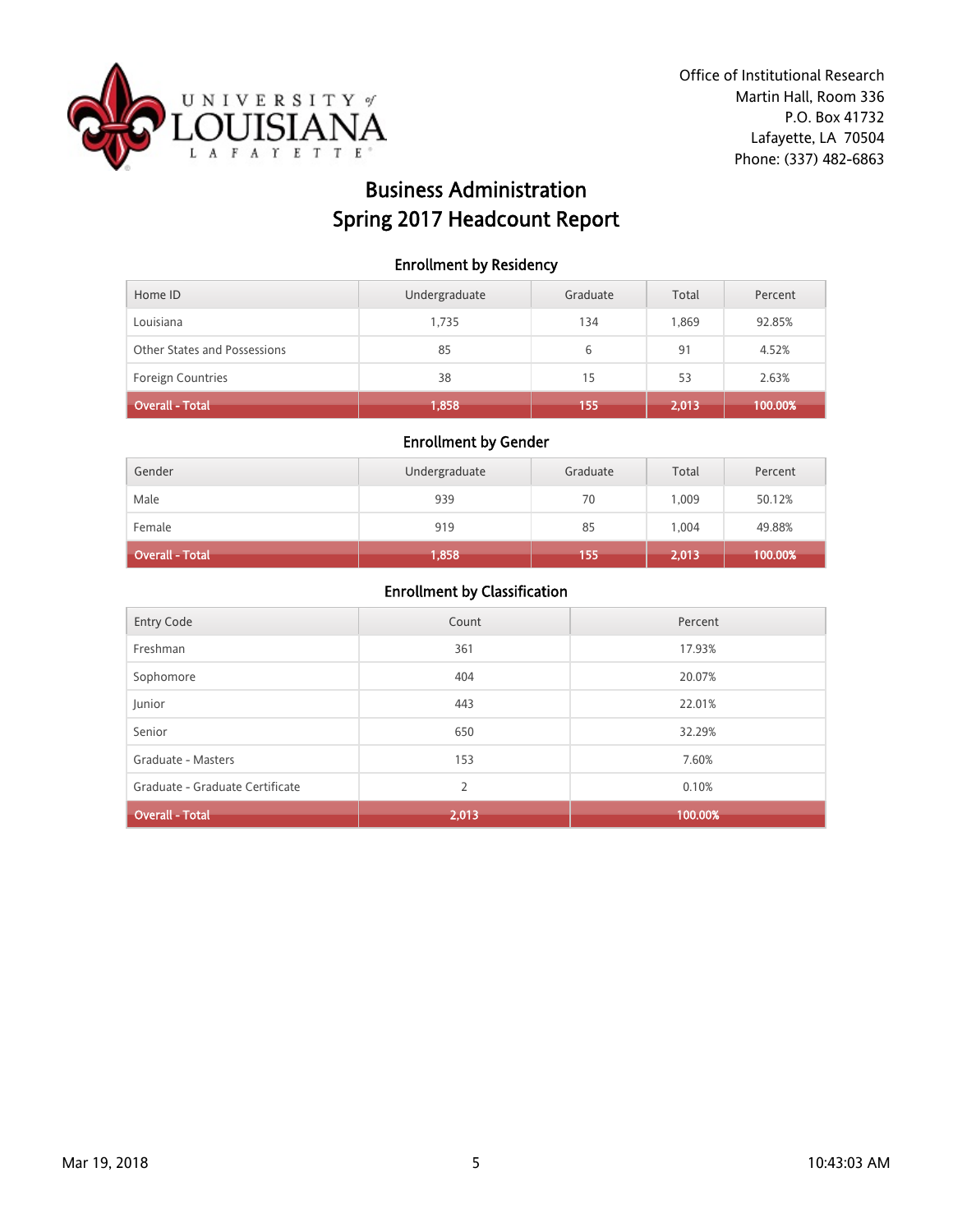

# Business Administration Spring 2017 Headcount Report

### Enrollment by Entry Type

| Population Type        | Undergraduate | Graduate       | Total | Percent |
|------------------------|---------------|----------------|-------|---------|
| Continuing             | 1,776         | 127            | 1,903 | 94.54%  |
| First Time             | 8             | 21             | 29    | 1.44%   |
| Re-entry               | 33            | $\overline{7}$ | 40    | 1.99%   |
| Transfer               | 41            | 0              | 41    | 2.04%   |
| <b>Overall - Total</b> | 1,858         | 155            | 2,013 | 100.00% |

#### Enrollment by Race/Ethnicity

| Race                             | Undergraduate | Graduate       | Total | Percent |
|----------------------------------|---------------|----------------|-------|---------|
| Asian                            | 40            | $\overline{2}$ | 42    | 2.09%   |
| Black or African American        | 346           | 17             | 363   | 18.03%  |
| Hispanic, of any race            | 84            | 3              | 87    | 4.32%   |
| American Indian or Alaska Native |               | $\mathbf 0$    | 1     | 0.05%   |
| Two or more races                | 24            | $\overline{2}$ | 26    | 1.29%   |
| Non-resident Alien               | 36            | 15             | 51    | 2.53%   |
| Unknown Race/Ethnicity           | 112           | $\mathbf{1}$   | 113   | 5.61%   |
| White                            | 1,215         | 115            | 1,330 | 66.07%  |
| <b>Overall - Total</b>           | 1,858         | 155            | 2,013 | 100.00% |

| <b>Full/Part Time</b>  | Undergraduate | Graduate | Total | Percent |
|------------------------|---------------|----------|-------|---------|
| <b>Full Time</b>       | 1,688         | 78       | 1.766 | 87.73%  |
| Part Time              | 170           | 77       | 247   | 12.27%  |
| <b>Overall - Total</b> | 1,858         | 155      | 2,013 | 100.00% |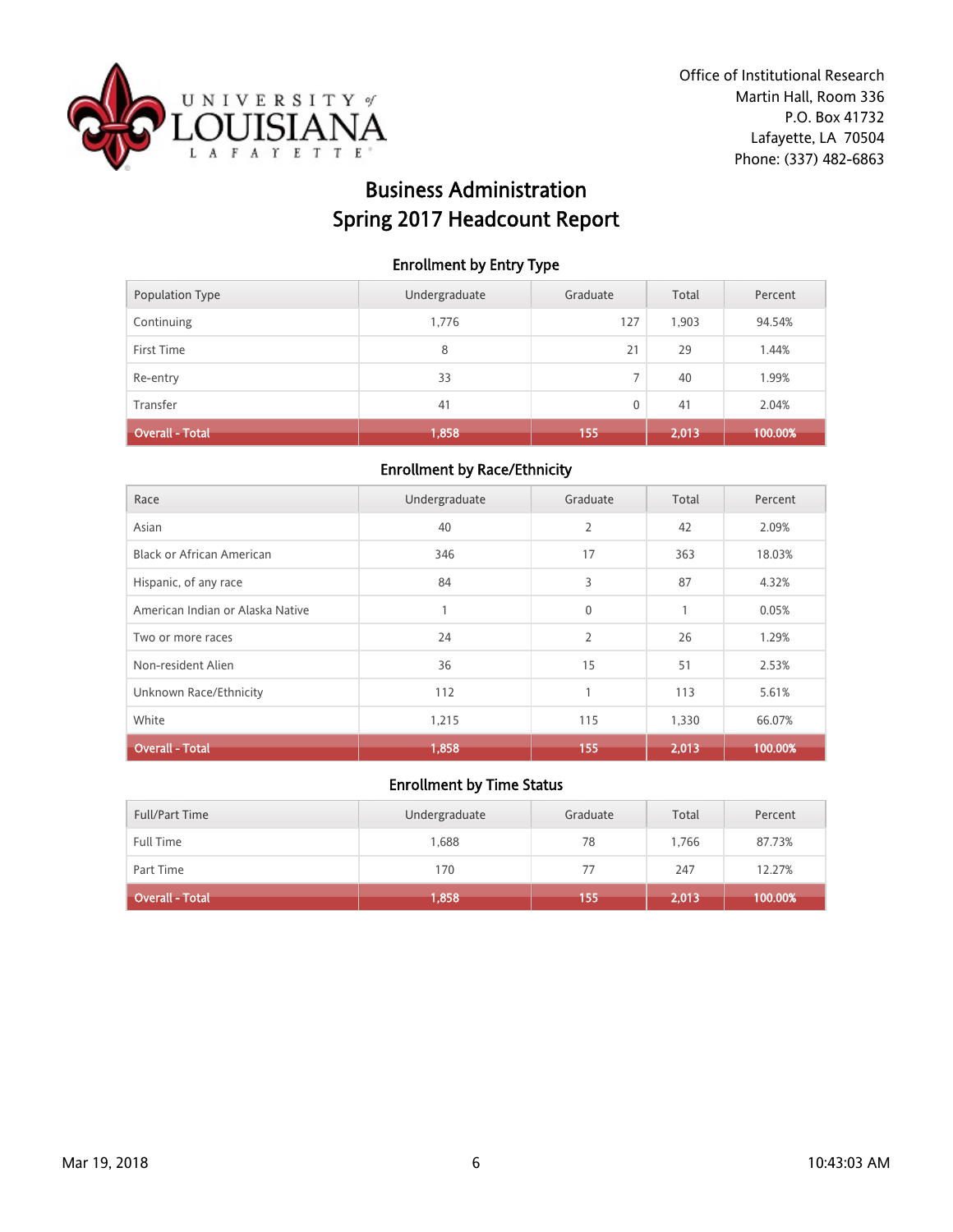

## Arts Spring 2017 Headcount Report

### Enrollment by Residency

| Home ID                      | Undergraduate | Graduate | Total | Percent |
|------------------------------|---------------|----------|-------|---------|
| Louisiana                    | 781           | 38       | 819   | 92.65%  |
| Other States and Possessions | 40            |          | 45    | 5.09%   |
| <b>Foreign Countries</b>     | 15            |          | 20    | 2.26%   |
| Overall - Total              | 836           | 48       | 884   | 100.00% |

### Enrollment by Gender

| Gender                 | Undergraduate | Graduate | Total | Percent |
|------------------------|---------------|----------|-------|---------|
| Male                   | 345           | 28       | 373   | 42.19%  |
| Female                 | 491           | 20       | 511   | 57.81%  |
| <b>Overall - Total</b> | 836           | 48       | 884   | 100.00% |

| <b>Entry Code</b>      | Count | Percent |
|------------------------|-------|---------|
| Freshman               | 184   | 20.81%  |
| Sophomore              | 185   | 20.93%  |
| Junior                 | 184   | 20.81%  |
| Senior                 | 283   | 32.01%  |
| Graduate - Masters     | 48    | 5.43%   |
| <b>Overall - Total</b> | 884   | 100.00% |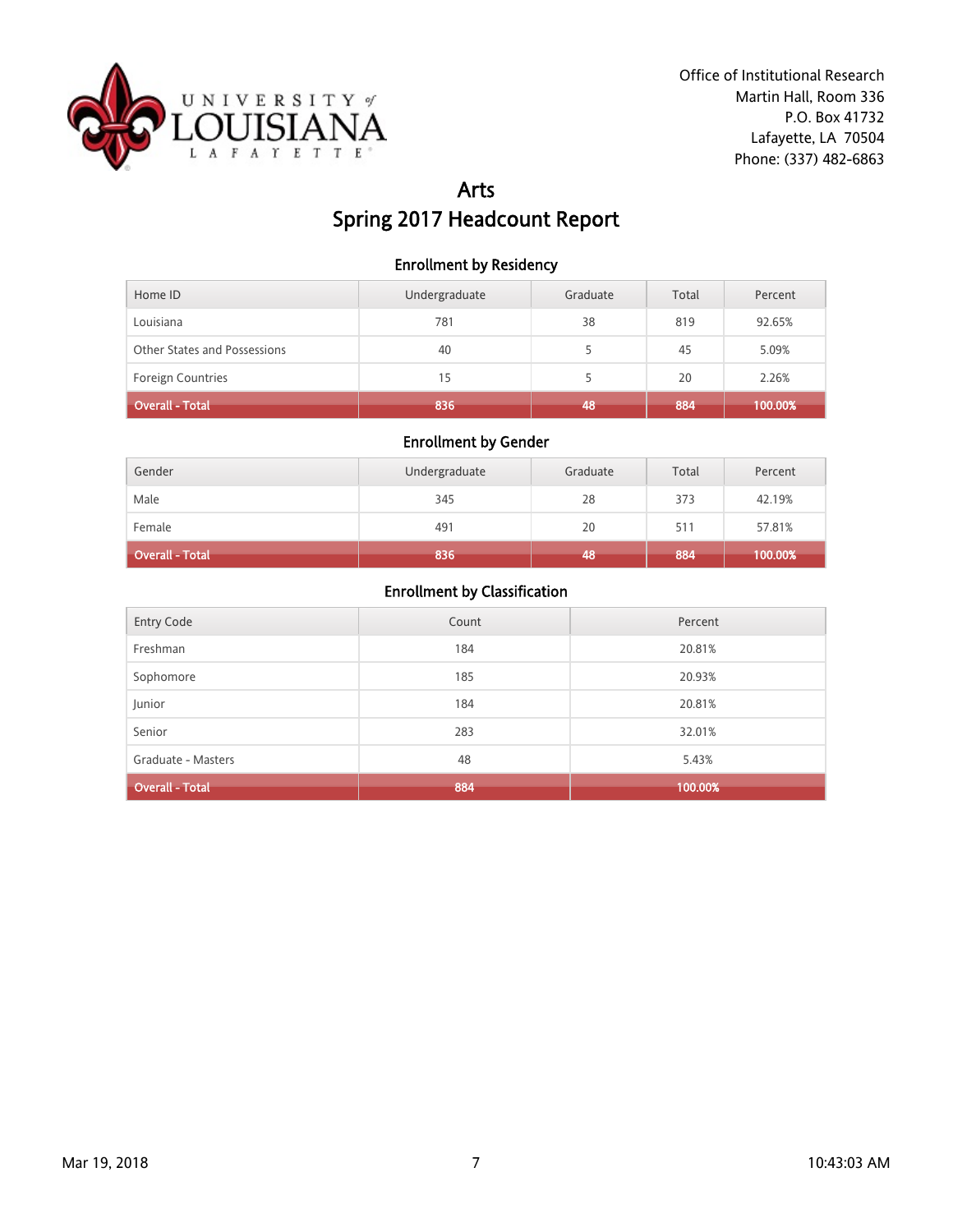

# Arts Spring 2017 Headcount Report

### Enrollment by Entry Type

| Population Type | Undergraduate | Graduate | Total | Percent |
|-----------------|---------------|----------|-------|---------|
| Continuing      | 813           | 46       | 859   | 97.17%  |
| First Time      | 4             | 2        | 6     | 0.68%   |
| Re-entry        | 6             | 0        | 6     | 0.68%   |
| Transfer        | 13            | 0        | 13    | 1.47%   |
| Overall - Total | 836           | 48       | 884   | 100.00% |

#### Enrollment by Race/Ethnicity

| Race                             | Undergraduate | Graduate     | Total        | Percent |
|----------------------------------|---------------|--------------|--------------|---------|
| Asian                            | 20            | 1            | 21           | 2.38%   |
| <b>Black or African American</b> | 153           | 5            | 158          | 17.87%  |
| Hispanic, of any race            | 47            | 1            | 48           | 5.43%   |
| American Indian or Alaska Native |               | $\mathbf{0}$ | $\mathbf{1}$ | 0.11%   |
| Two or more races                | 15            | $\mathbf{0}$ | 15           | 1.70%   |
| Non-resident Alien               | 14            | 5            | 19           | 2.15%   |
| Unknown Race/Ethnicity           | 46            | 3            | 49           | 5.54%   |
| White                            | 540           | 33           | 573          | 64.82%  |
| <b>Overall - Total</b>           | 836           | 48           | 884          | 100.00% |

| <b>Full/Part Time</b>  | Undergraduate | Graduate | Total | Percent |
|------------------------|---------------|----------|-------|---------|
| <b>Full Time</b>       | 743           | 36       | 779   | 88.12%  |
| Part Time              | 93            | 12       | 105   | 11.88%  |
| <b>Overall - Total</b> | 836           | 48       | 884   | 100.00% |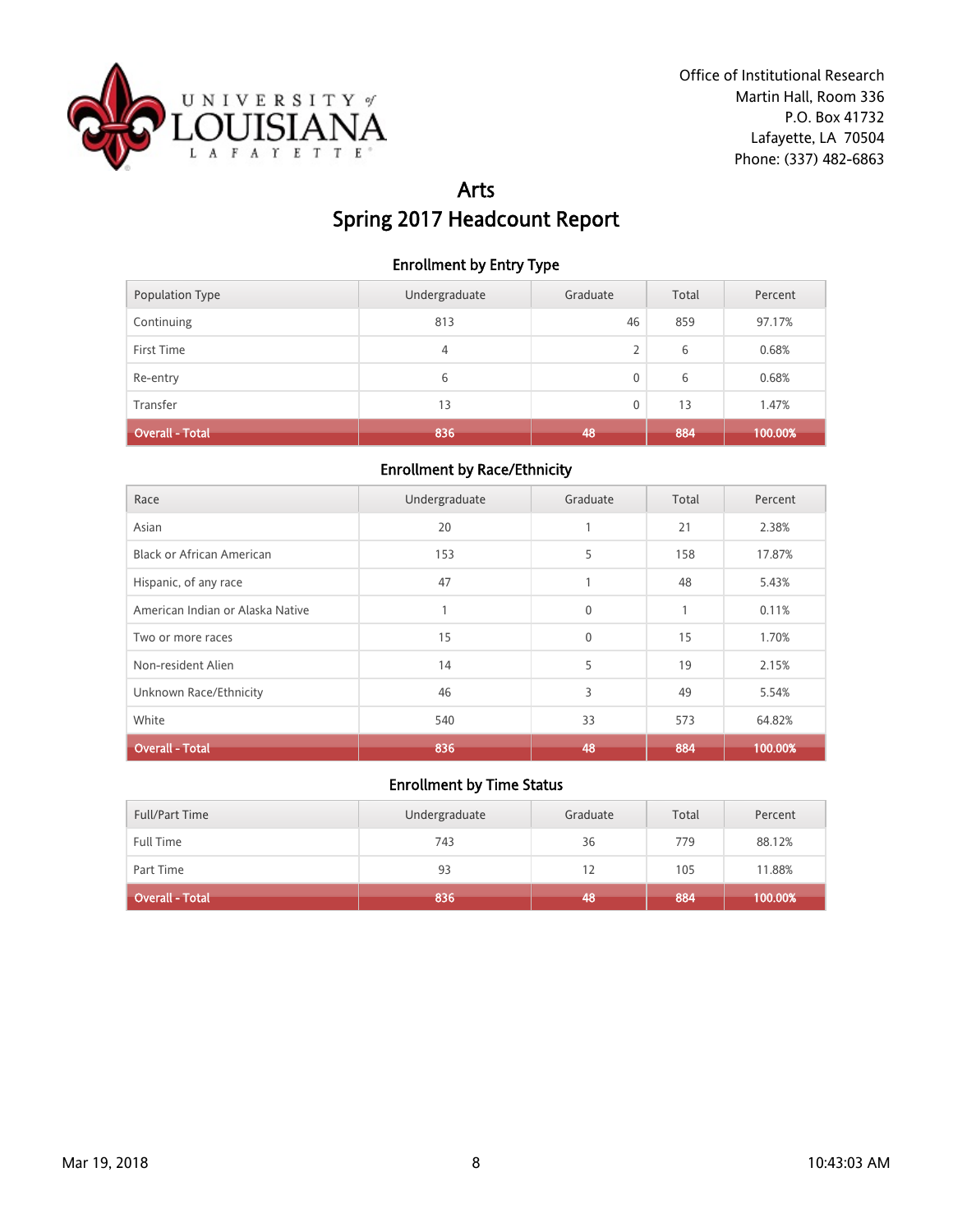

## Education Spring 2017 Headcount Report

### Enrollment by Residency

| Home ID                      | Undergraduate | Graduate | Total | Percent |
|------------------------------|---------------|----------|-------|---------|
| Louisiana                    | 1.704         | 245      | 1.949 | 93.70%  |
| Other States and Possessions | 89            | 28       | 117   | 5.62%   |
| <b>Foreign Countries</b>     | 13            |          | 14    | 0.67%   |
| Overall - Total              | 1,806         | 274      | 2,080 | 100.00% |

### Enrollment by Gender

| Gender          | Undergraduate | Graduate | Total | Percent |
|-----------------|---------------|----------|-------|---------|
| Male            | 507           | 68       | 575   | 27.64%  |
| Female          | 1.299         | 206      | 1,505 | 72.36%  |
| Overall - Total | 1,806         | 274      | 2,080 | 100.00% |

| Entry Code             | Count | Percent |
|------------------------|-------|---------|
| Freshman               | 363   | 17.45%  |
| Sophomore              | 406   | 19.52%  |
| Junior                 | 434   | 20.87%  |
| Senior                 | 603   | 28.99%  |
| Graduate - Masters     | 185   | 8.89%   |
| Graduate - Doctoral    | 89    | 4.28%   |
| <b>Overall - Total</b> | 2,080 | 100.00% |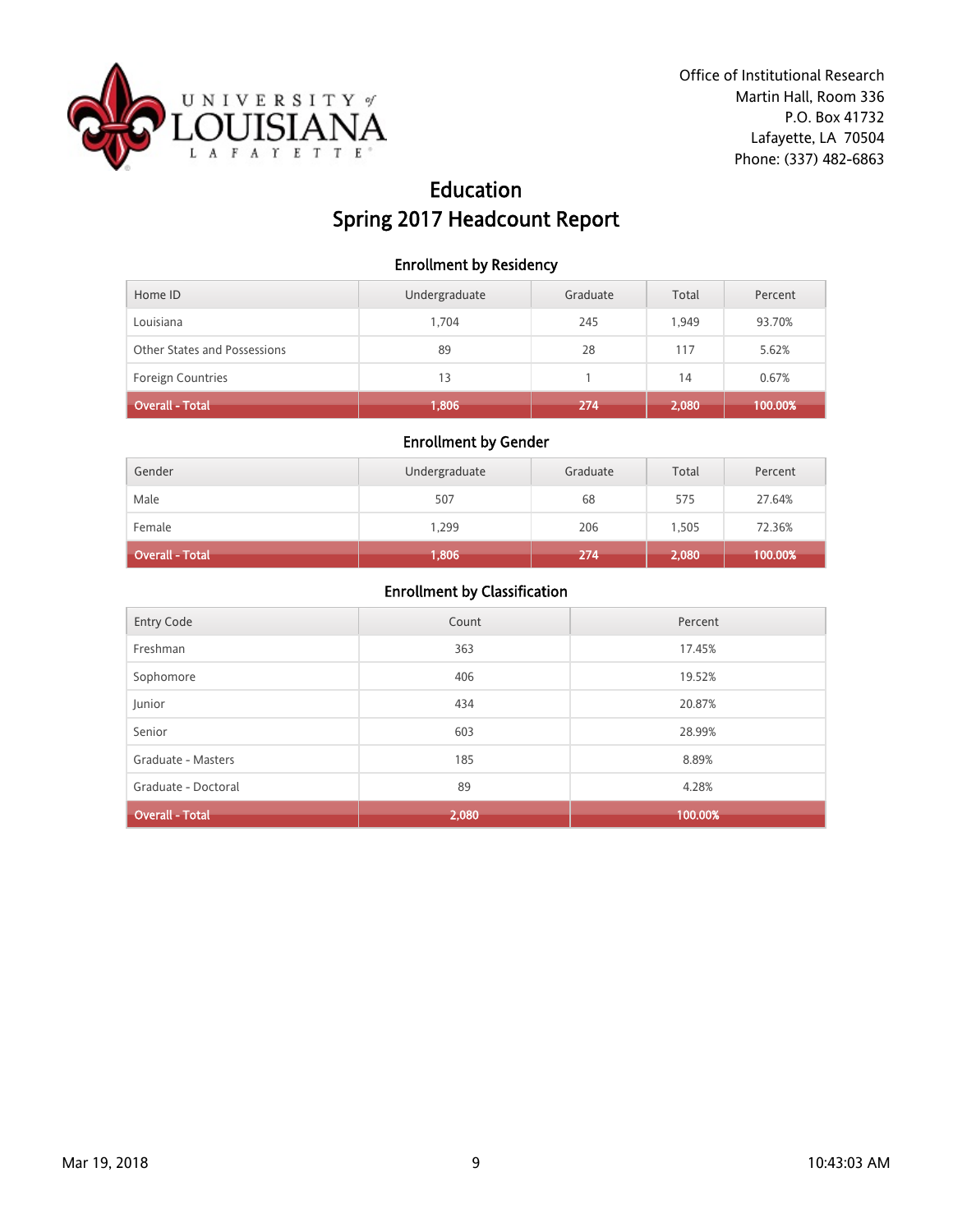

## Education Spring 2017 Headcount Report

### Enrollment by Entry Type

| Population Type        | Undergraduate | Graduate | Total | Percent |
|------------------------|---------------|----------|-------|---------|
| Continuing             | 1,667         | 254      | 1,921 | 92.36%  |
| First Time             | 6             | 15       | 21    | 1.01%   |
| Non Degree             | 26            | 0        | 26    | 1.25%   |
| Re-entry               | 48            | 5        | 53    | 2.55%   |
| Transfer               | 59            | 0        | 59    | 2.84%   |
| <b>Overall - Total</b> | 1,806         | 274      | 2,080 | 100.00% |

### Enrollment by Race/Ethnicity

| Race                                      | Undergraduate | Graduate     | Total        | Percent |
|-------------------------------------------|---------------|--------------|--------------|---------|
| Asian                                     | 21            | 2            | 23           | 1.11%   |
| <b>Black or African American</b>          | 392           | 56           | 448          | 21.54%  |
| Hispanic, of any race                     | 91            | 11           | 102          | 4.90%   |
| American Indian or Alaska Native          | 3             | $\mathbf{0}$ | 3            | 0.14%   |
| Two or more races                         | 33            | 4            | 37           | 1.78%   |
| Non-resident Alien                        | 13            | 1            | 14           | 0.67%   |
| Native Hawaiian or Other Pacific Islander |               | $\mathbf{0}$ | $\mathbf{1}$ | 0.05%   |
| Unknown Race/Ethnicity                    | 93            | 6            | 99           | 4.76%   |
| White                                     | 1,159         | 194          | 1,353        | 65.05%  |
| <b>Overall - Total</b>                    | 1,806         | 274          | 2,080        | 100.00% |

| <b>Full/Part Time</b> | Undergraduate | Graduate | Total | Percent |
|-----------------------|---------------|----------|-------|---------|
| <b>Full Time</b>      | 1,552         | 95       | 1.647 | 79.18%  |
| Part Time             | 254           | 179      | 433   | 20.82%  |
| Overall - Total       | 1,806         | 274      | 2,080 | 100.00% |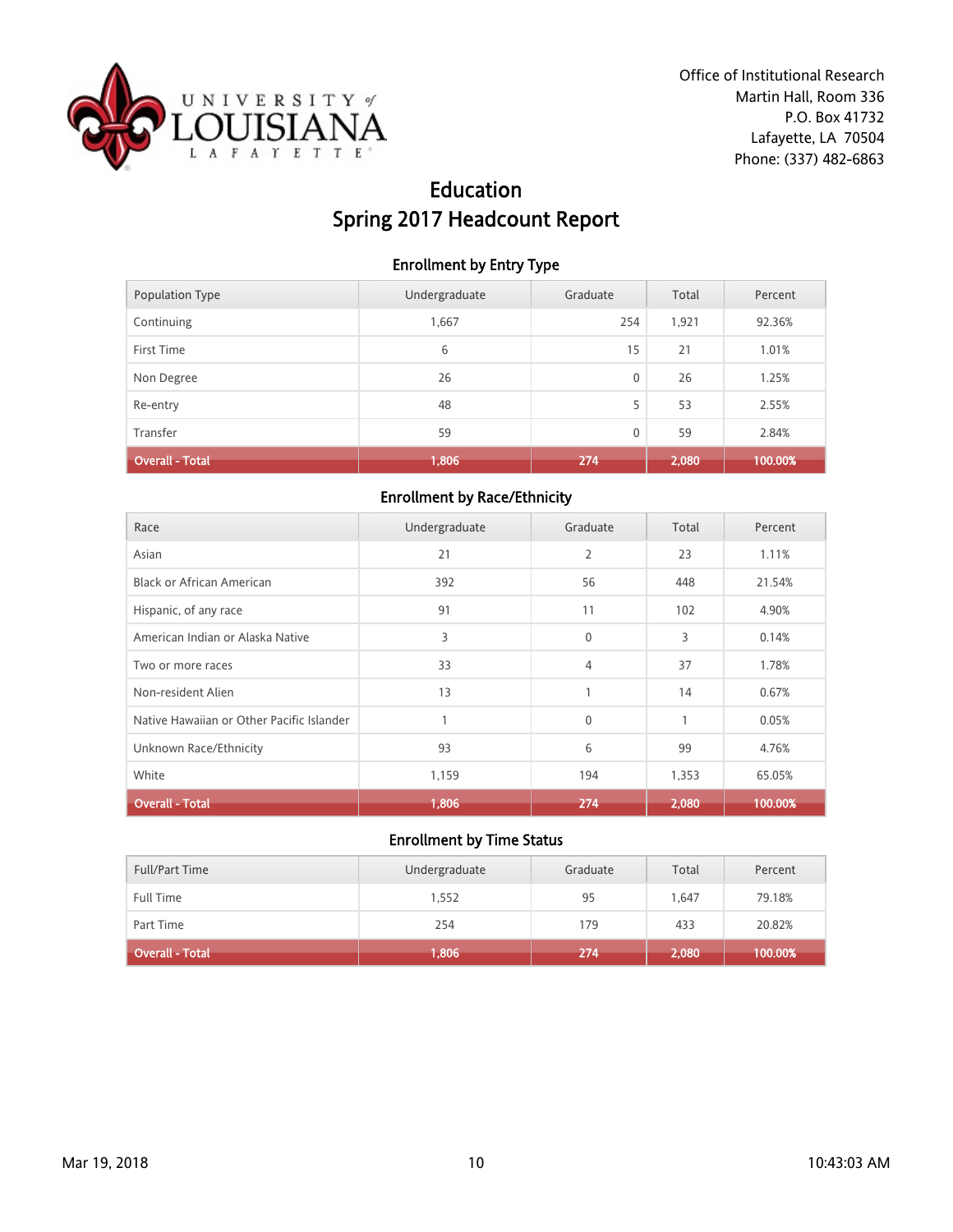

# Engineering Spring 2017 Headcount Report

### Enrollment by Residency

| Home ID                      | Undergraduate | Graduate | Total | Percent |
|------------------------------|---------------|----------|-------|---------|
| Louisiana                    | 1,969         | 49       | 2,018 | 81.63%  |
| Other States and Possessions | 185           | 18       | 203   | 8.21%   |
| <b>Foreign Countries</b>     | 135           | 116      | 251   | 10.15%  |
| Overall - Total              | 2,289         | 183      | 2,472 | 100.00% |

#### Enrollment by Gender

| Gender          | Undergraduate | Graduate | Total | Percent |
|-----------------|---------------|----------|-------|---------|
| Male            | 1,909         | 149      | 2,058 | 83.25%  |
| Female          | 380           | 34       | 414   | 16.75%  |
| Overall - Total | 2,289         | 183      | 2,472 | 100.00% |

| <b>Entry Code</b>      | Count | Percent |
|------------------------|-------|---------|
|                        |       |         |
| Freshman               | 391   | 15.82%  |
|                        |       |         |
|                        |       |         |
| Sophomore              | 499   | 20.19%  |
|                        |       |         |
| Junior                 | 521   | 21.08%  |
|                        |       |         |
| Senior                 | 878   | 35.52%  |
|                        |       |         |
| Graduate - Masters     | 113   | 4.57%   |
|                        |       |         |
| Graduate - Doctoral    | 70    | 2.83%   |
|                        |       |         |
| <b>Overall - Total</b> | 2,472 | 100.00% |
|                        |       |         |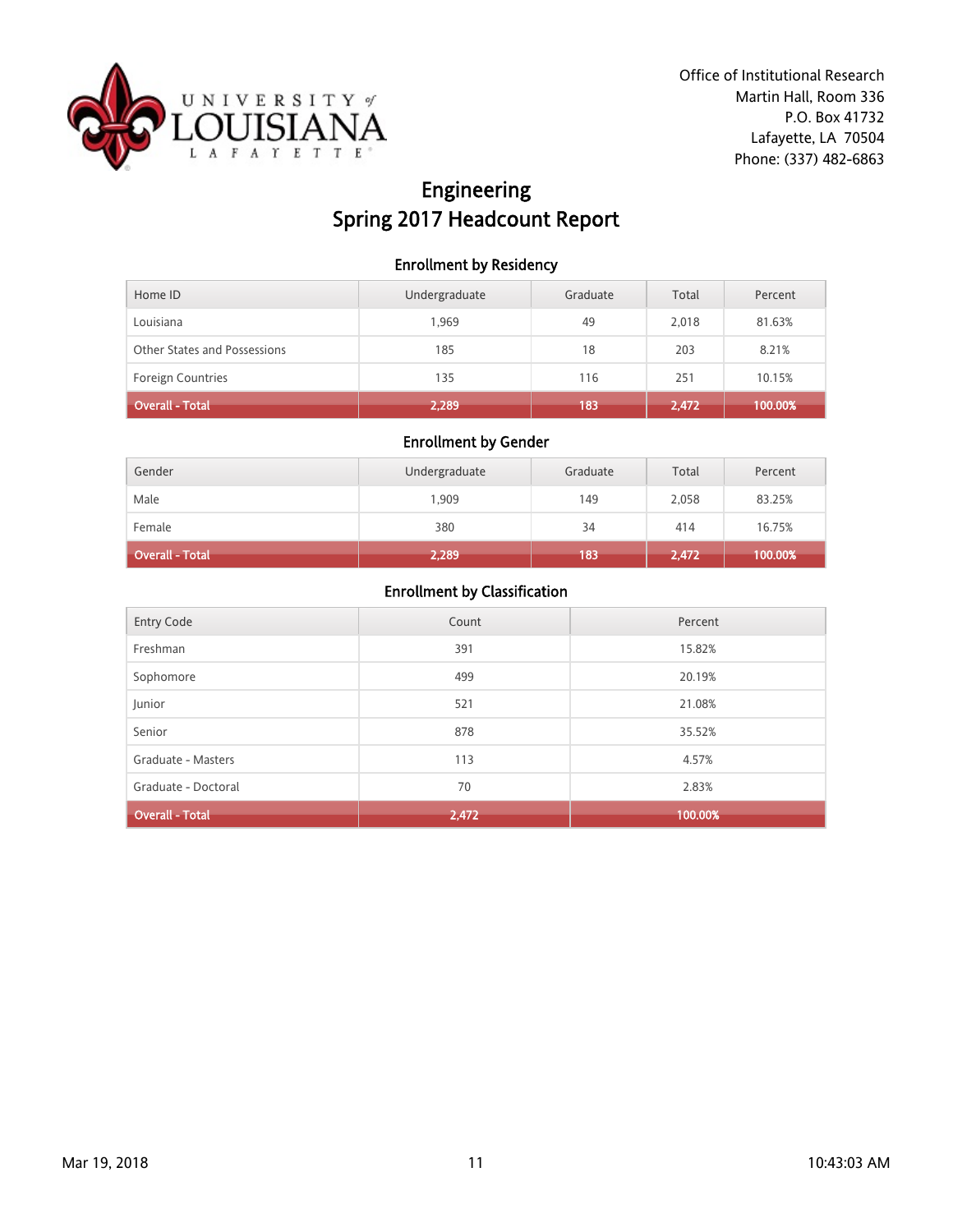

# Engineering Spring 2017 Headcount Report

### Enrollment by Entry Type

| Population Type | Undergraduate | Graduate | Total | Percent |
|-----------------|---------------|----------|-------|---------|
| Continuing      | 2,214         | 168      | 2,382 | 96.36%  |
| First Time      | 6             | 4        | 10    | 0.40%   |
| Re-entry        | 27            | 11       | 38    | 1.54%   |
| Transfer        | 42            | 0        | 42    | 1.70%   |
| Overall - Total | 2,289         | 183      | 2,472 | 100.00% |

#### Enrollment by Race/Ethnicity

| Race                             | Undergraduate | Graduate       | Total | Percent |
|----------------------------------|---------------|----------------|-------|---------|
| Asian                            | 72            | 3              | 75    | 3.03%   |
| <b>Black or African American</b> | 256           | 8              | 264   | 10.68%  |
| Hispanic, of any race            | 100           | $\overline{4}$ | 104   | 4.21%   |
| American Indian or Alaska Native |               | $\mathbf{0}$   |       | 0.04%   |
| Two or more races                | 22            | $\mathbf{0}$   | 22    | 0.89%   |
| Non-resident Alien               | 135           | 117            | 252   | 10.19%  |
| Unknown Race/Ethnicity           | 158           | 6              | 164   | 6.63%   |
| White                            | 1,545         | 45             | 1,590 | 64.32%  |
| <b>Overall - Total</b>           | 2,289         | 183            | 2,472 | 100.00% |

| <b>Full/Part Time</b> | Undergraduate | Graduate | Total | Percent |
|-----------------------|---------------|----------|-------|---------|
| <b>Full Time</b>      | 2,079         | 148      | 2,227 | 90.09%  |
| Part Time             | 210           | 35       | 245   | 9.91%   |
| Overall - Total       | 2,289         | 183      | 2,472 | 100.00% |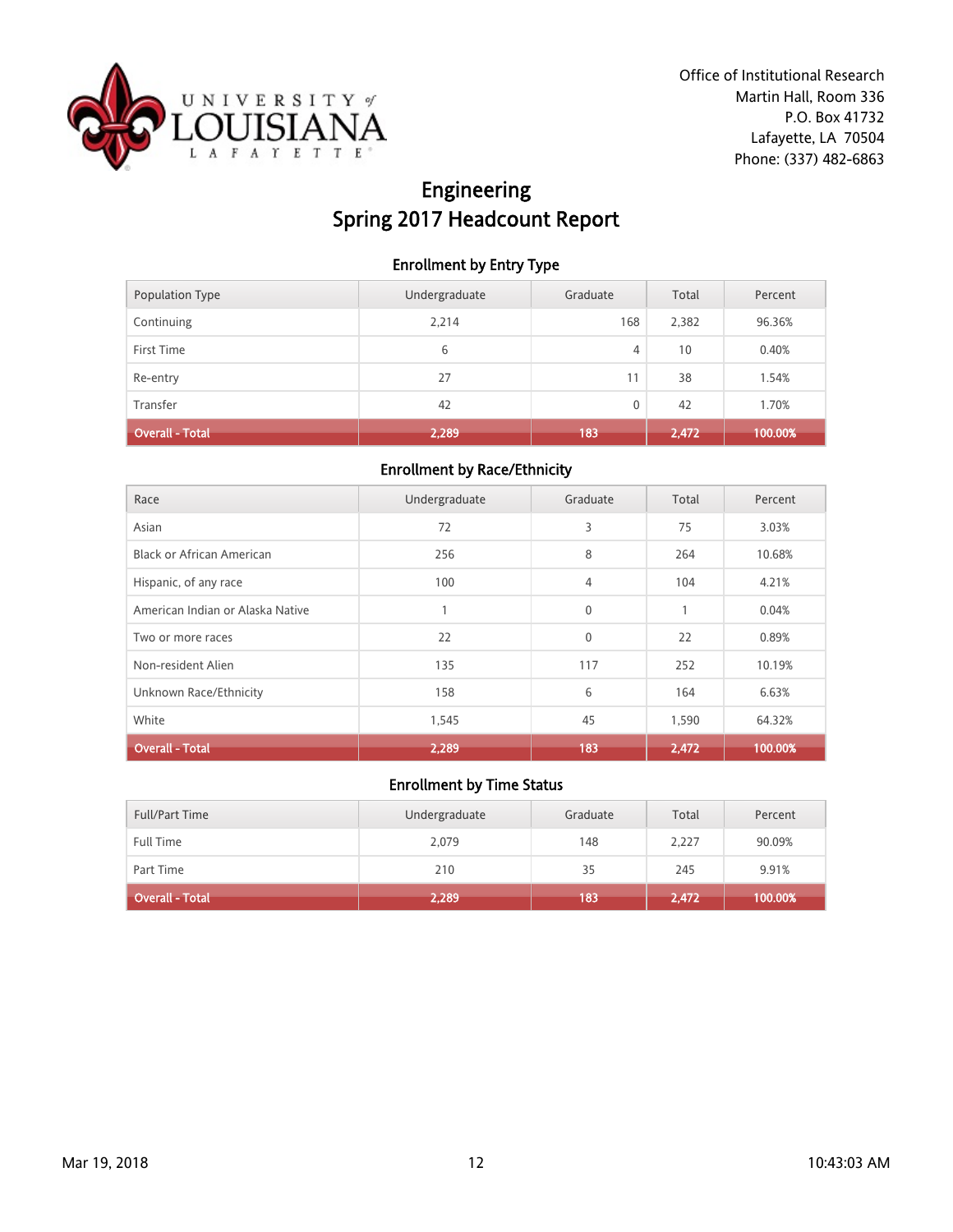

# Graduate School Spring 2017 Headcount Report

#### Enrollment by Residency

| Home ID                             | Undergraduate | Graduate | Total | Percent |
|-------------------------------------|---------------|----------|-------|---------|
| Louisiana                           |               | 19       | 19    | 86.36%  |
| <b>Other States and Possessions</b> | 0             |          |       | 9.09%   |
| <b>Foreign Countries</b>            | 0             |          |       | 4.55%   |
| Overall - Total                     |               | 22       | 22    | 100.00% |

### Enrollment by Gender

| Gender          | Undergraduate | Graduate | Total | Percent |
|-----------------|---------------|----------|-------|---------|
| Male            |               |          | 9     | 40.91%  |
| Female          |               | 13       | 13    | 59.09%  |
| Overall - Total |               | 22       | 22    | 100.00% |

| <b>Entry Code</b>     | Count | Percent |
|-----------------------|-------|---------|
| Graduate - Non-Degree | ے ے   | 100.00% |
| Overall - Total       |       | 100.00% |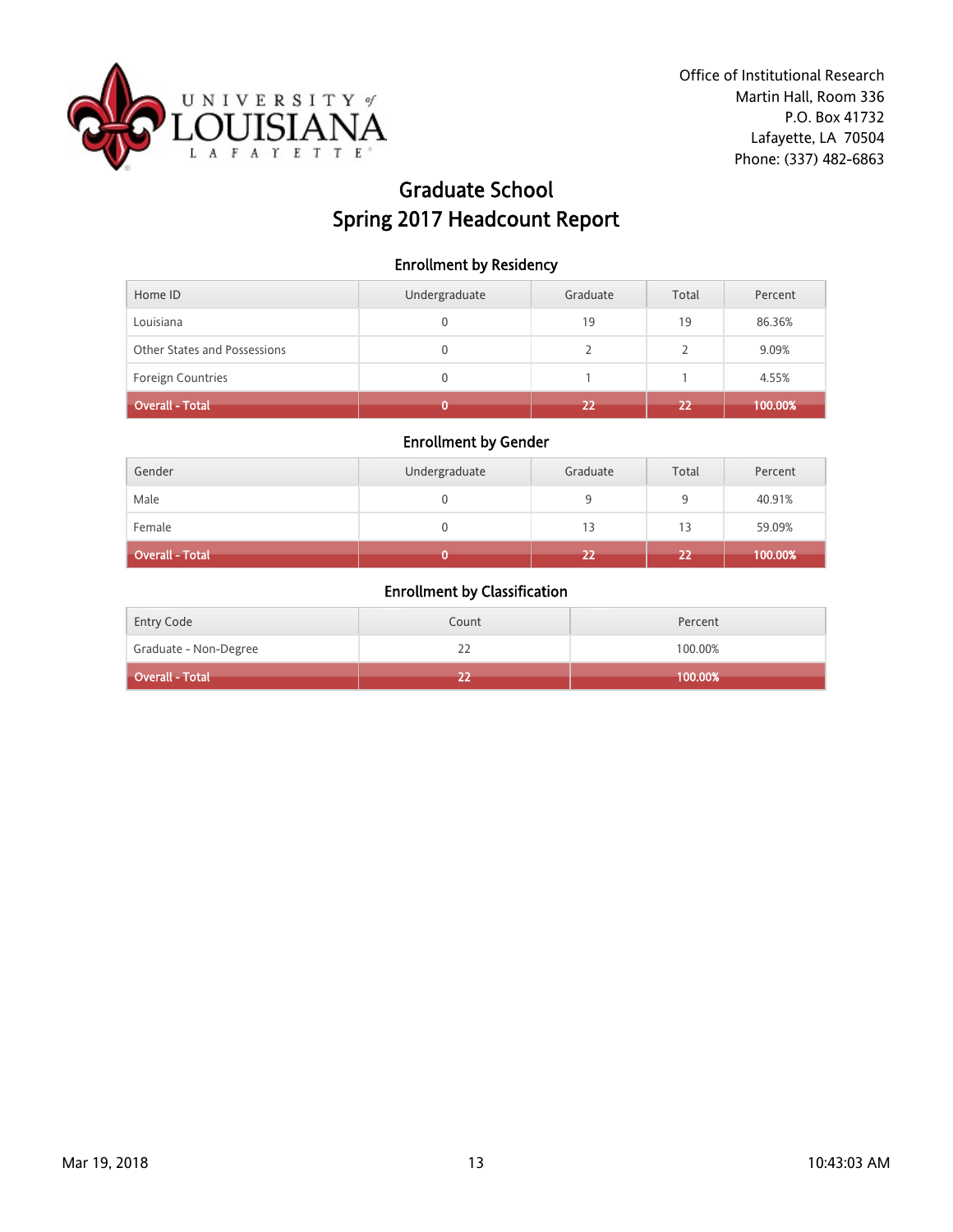

# Graduate School Spring 2017 Headcount Report

### Enrollment by Entry Type

| Population Type        | Undergraduate | Graduate | Total | Percent |
|------------------------|---------------|----------|-------|---------|
| Continuing             | 0             |          |       | 31.82%  |
| First Time             | 0             |          |       | 4.55%   |
| Non Degree             | 0             | 14       | 14    | 63.64%  |
| <b>Overall - Total</b> |               | 22       | 22    | 100.00% |

### Enrollment by Race/Ethnicity

| Race                             | Undergraduate | Graduate | Total         | Percent |
|----------------------------------|---------------|----------|---------------|---------|
| Asian                            | 0             |          | $\mathcal{P}$ | 9.09%   |
| <b>Black or African American</b> | 0             |          |               | 31.82%  |
| Unknown Race/Ethnicity           | 0             |          |               | 4.55%   |
| White                            | 0             | 12       | 12            | 54.55%  |
| <b>Overall - Total</b>           |               | 22       | 22            | 100.00% |

| <b>Full/Part Time</b> | Undergraduate | Graduate | Total | Percent |
|-----------------------|---------------|----------|-------|---------|
| Full Time             |               |          | b     | 27.27%  |
| Part Time             |               | 16       | 16    | 72.73%  |
| Overall - Total       |               | 22       | 22    | 100.00% |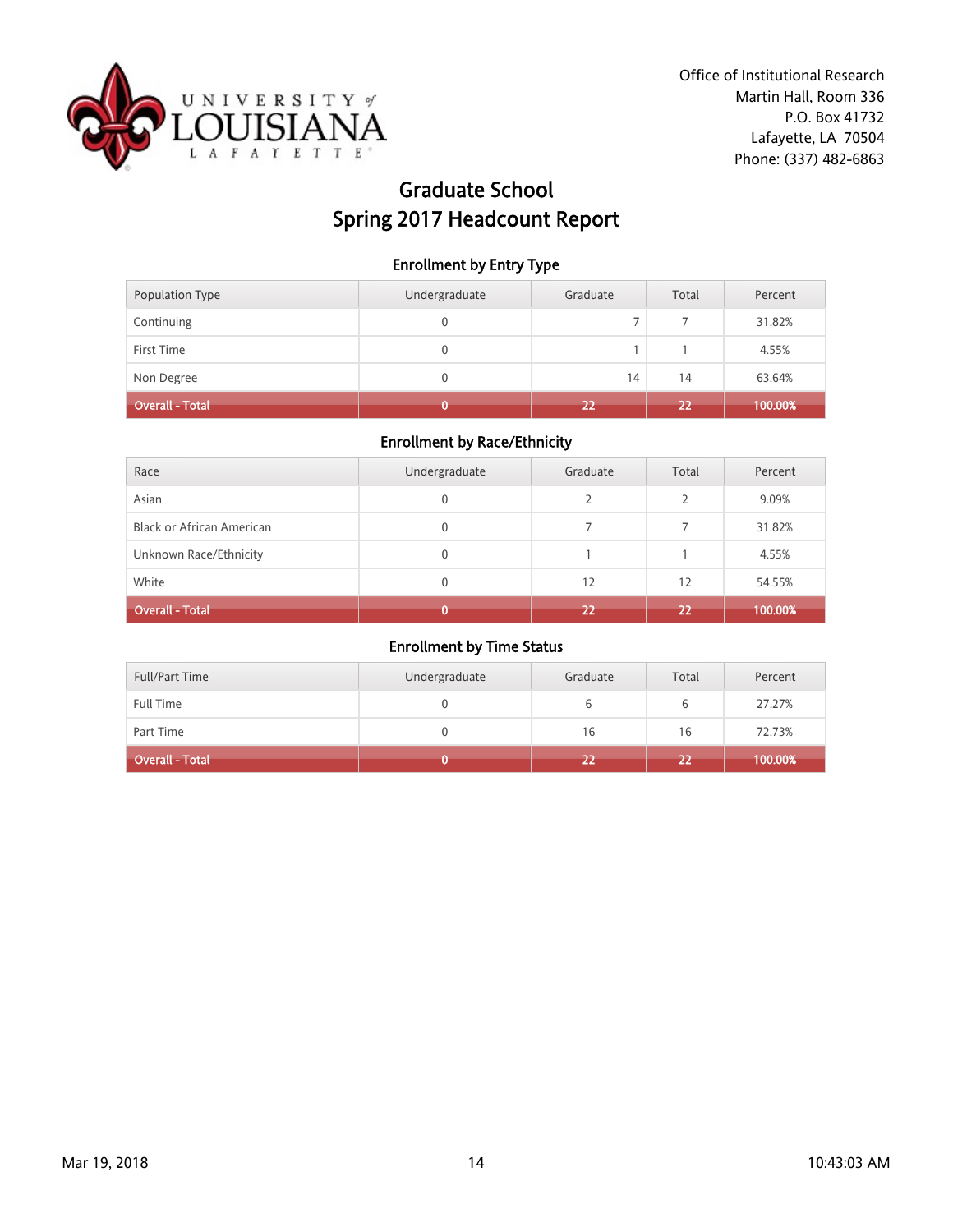

## Liberal Arts Spring 2017 Headcount Report

### Enrollment by Residency

| Home ID                      | Undergraduate | Graduate | Total | Percent |
|------------------------------|---------------|----------|-------|---------|
| Louisiana                    | 2,213         | 181      | 2.394 | 91.51%  |
| Other States and Possessions | 84            | 95       | 179   | 6.84%   |
| <b>Foreign Countries</b>     | 18            | 25       | 43    | 1.64%   |
| Overall - Total              | 2,315         | 301      | 2,616 | 100.00% |

### Enrollment by Gender

| Gender          | Undergraduate | Graduate | Total | Percent |
|-----------------|---------------|----------|-------|---------|
| Male            | 671           | 84       | 755   | 28.86%  |
| Female          | 1.644         | 217      | 1,861 | 71.14%  |
| Overall - Total | 2,315         | 301      | 2,616 | 100.00% |

| <b>Entry Code</b>               | Count | Percent |
|---------------------------------|-------|---------|
| Freshman                        | 477   | 18.23%  |
| Sophomore                       | 534   | 20.41%  |
| Junior                          | 569   | 21.75%  |
| Senior                          | 735   | 28.10%  |
| Graduate - Masters              | 191   | 7.30%   |
| Graduate - Doctoral             | 103   | 3.94%   |
| Graduate - Graduate Certificate | 7     | 0.27%   |
| <b>Overall - Total</b>          | 2,616 | 100.00% |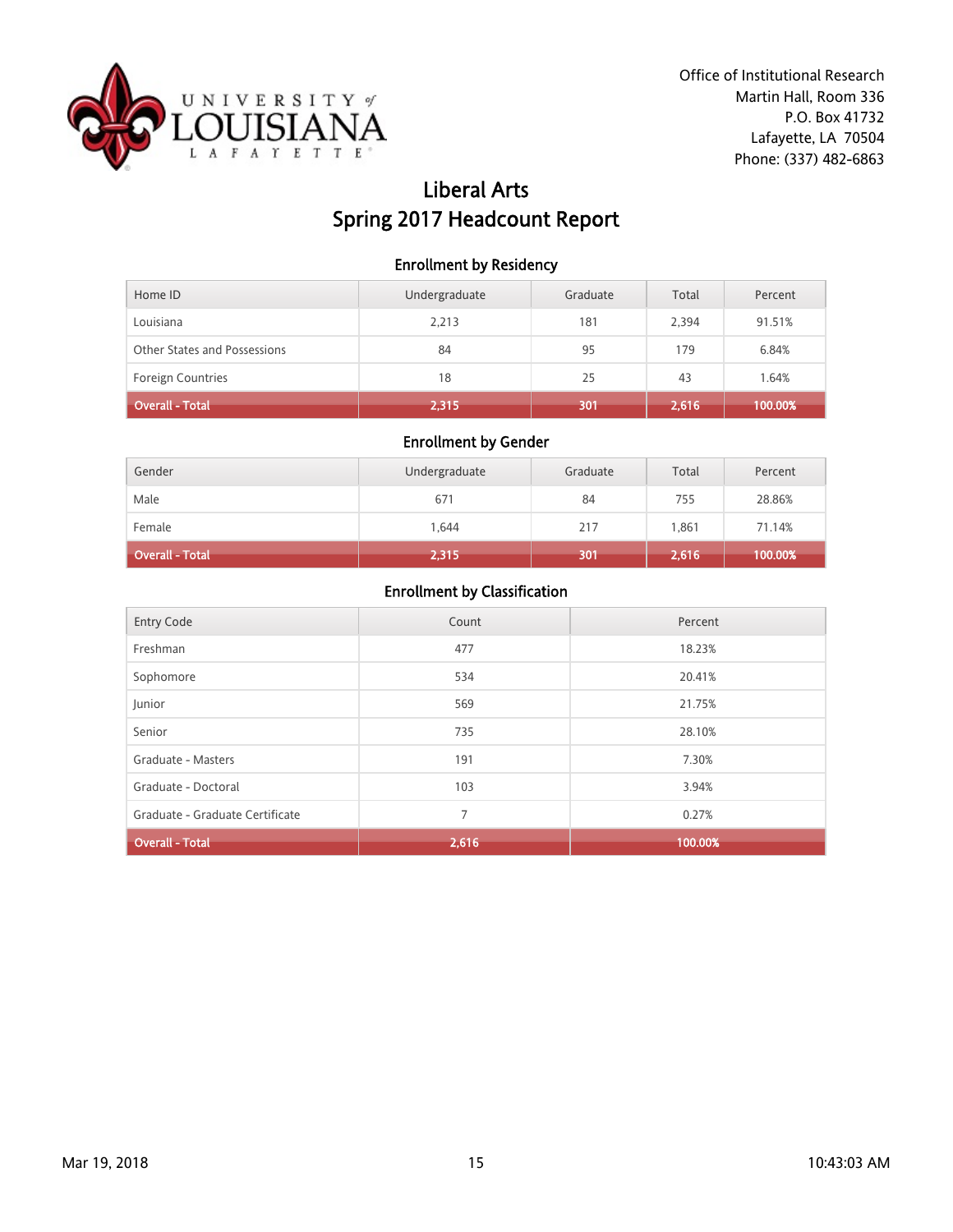

# Liberal Arts Spring 2017 Headcount Report

### Enrollment by Entry Type

| Population Type        | Undergraduate | Graduate | Total | Percent |
|------------------------|---------------|----------|-------|---------|
| Continuing             | 2,205         | 277      | 2,482 | 94.88%  |
| First Time             | 11            | 17       | 28    | 1.07%   |
| Re-entry               | 47            | ⇁        | 54    | 2.06%   |
| Transfer               | 52            | 0        | 52    | 1.99%   |
| <b>Overall - Total</b> | 2,315         | 301      | 2,616 | 100.00% |

#### Enrollment by Race/Ethnicity

| Race                                      | Undergraduate | Graduate       | Total | Percent |
|-------------------------------------------|---------------|----------------|-------|---------|
| Asian                                     | 17            | 3              | 20    | 0.76%   |
| Black or African American                 | 602           | 27             | 629   | 24.04%  |
| Hispanic, of any race                     | 125           | 15             | 140   | 5.35%   |
| American Indian or Alaska Native          | 3             | $\mathbf 0$    | 3     | 0.11%   |
| Two or more races                         | 48            | $\overline{4}$ | 52    | 1.99%   |
| Non-resident Alien                        | 17            | 25             | 42    | 1.61%   |
| Native Hawaiian or Other Pacific Islander | 3             | $\mathbf{0}$   | 3     | 0.11%   |
| Unknown Race/Ethnicity                    | 118           | 19             | 137   | 5.24%   |
| White                                     | 1,382         | 208            | 1,590 | 60.78%  |
| <b>Overall - Total</b>                    | 2,315         | 301            | 2,616 | 100.00% |

| <b>Full/Part Time</b>  | Undergraduate | Graduate | Total | Percent |
|------------------------|---------------|----------|-------|---------|
| Full Time              | 2,172         | 245      | 2.417 | 92.39%  |
| Part Time              | 143           | 56       | 199   | 7.61%   |
| <b>Overall - Total</b> | 2,315         | 301      | 2,616 | 100.00% |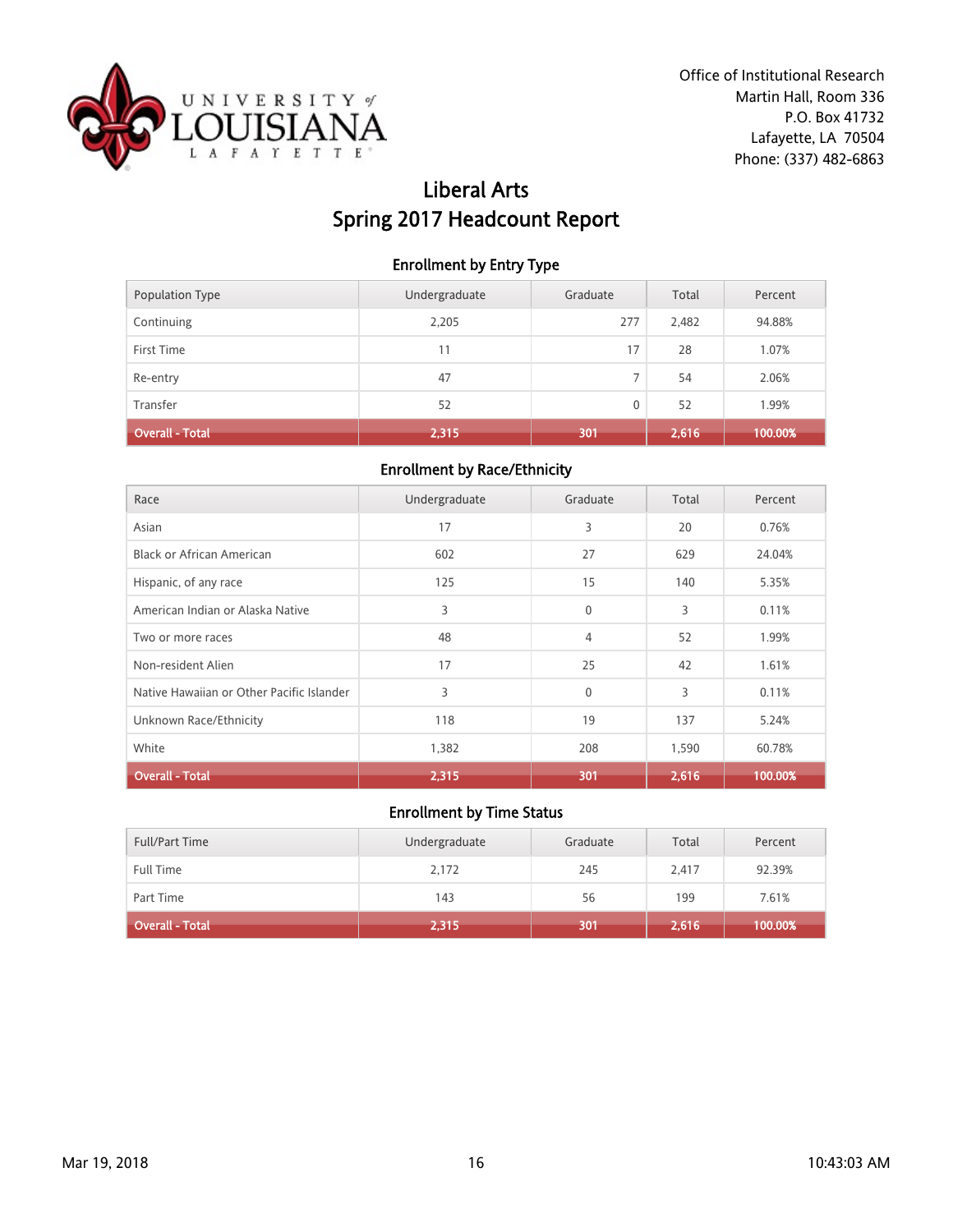

# Nursing & Allied Health Professions Spring 2017 Headcount Report

### Enrollment by Residency

| Home ID                      | Undergraduate | Graduate | Total | Percent |
|------------------------------|---------------|----------|-------|---------|
| Louisiana                    | 1.669         | 149      | 1.818 | 79.74%  |
| Other States and Possessions | 454           |          | 457   | 20.04%  |
| <b>Foreign Countries</b>     |               | 0        | 5     | 0.22%   |
| Overall - Total              | 2,128         | 152      | 2,280 | 100.00% |

#### Enrollment by Gender

| Gender          | Undergraduate | Graduate | Total | Percent |
|-----------------|---------------|----------|-------|---------|
| Male            | 257           | 19       | 276   | 12.11%  |
| Female          | 1,871         | 133      | 2,004 | 87.89%  |
| Overall - Total | 2,128         | 152      | 2,280 | 100.00% |

| Entry Code             | Count | Percent |
|------------------------|-------|---------|
| Freshman               | 584   | 25.61%  |
| Sophomore              | 311   | 13.64%  |
| Junior                 | 309   | 13.55%  |
| Senior                 | 924   | 40.53%  |
| Graduate - Masters     | 139   | 6.10%   |
| Graduate - Doctoral    | 13    | 0.57%   |
| <b>Overall - Total</b> | 2,280 | 100.00% |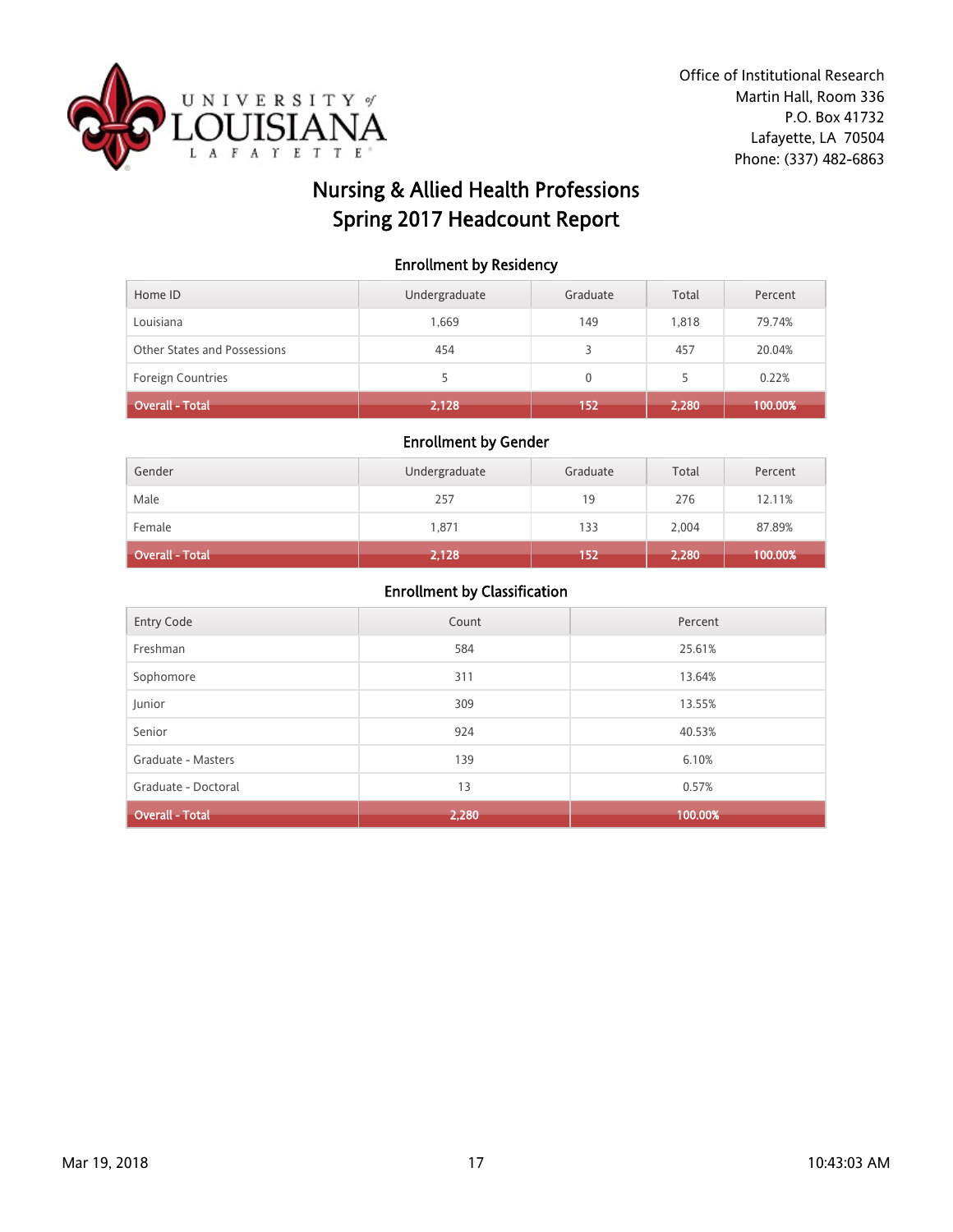

# Nursing & Allied Health Professions Spring 2017 Headcount Report

### Enrollment by Entry Type

| Continuing             | 1,873 | 120 | 1,993 | 87.41%  |
|------------------------|-------|-----|-------|---------|
| First Time             | 8     | 28  | 36    | 1.58%   |
| Re-entry               | 29    | 4   | 33    | 1.45%   |
| Transfer               | 218   | 0   | 218   | 9.56%   |
| <b>Overall - Total</b> | 2,128 | 152 | 2,280 | 100.00% |

#### Enrollment by Race/Ethnicity

| Race                                      | Undergraduate | Graduate       | Total | Percent |
|-------------------------------------------|---------------|----------------|-------|---------|
| Asian                                     | 63            | $\overline{2}$ | 65    | 2.85%   |
| <b>Black or African American</b>          | 464           | 13             | 477   | 20.92%  |
| Hispanic, of any race                     | 103           | 1              | 104   | 4.56%   |
| American Indian or Alaska Native          | 6             | $\mathbf{0}$   | 6     | 0.26%   |
| Two or more races                         | 25            | $\mathbf{0}$   | 25    | 1.10%   |
| Non-resident Alien                        | 4             | $\mathbf{0}$   | 4     | 0.18%   |
| Native Hawaiian or Other Pacific Islander | 3             | $\mathbf{0}$   | 3     | 0.13%   |
| Unknown Race/Ethnicity                    | 152           | 3              | 155   | 6.80%   |
| White                                     | 1,308         | 133            | 1,441 | 63.20%  |
| <b>Overall - Total</b>                    | 2,128         | 152            | 2.280 | 100.00% |

| <b>Full/Part Time</b> | Undergraduate | Graduate | Total | Percent |
|-----------------------|---------------|----------|-------|---------|
| <b>Full Time</b>      | 1.248         | 38       | 1.286 | 56.40%  |
| Part Time             | 880           | 114      | 994   | 43.60%  |
| Overall - Total       | 2,128         | 152      | 2,280 | 100.00% |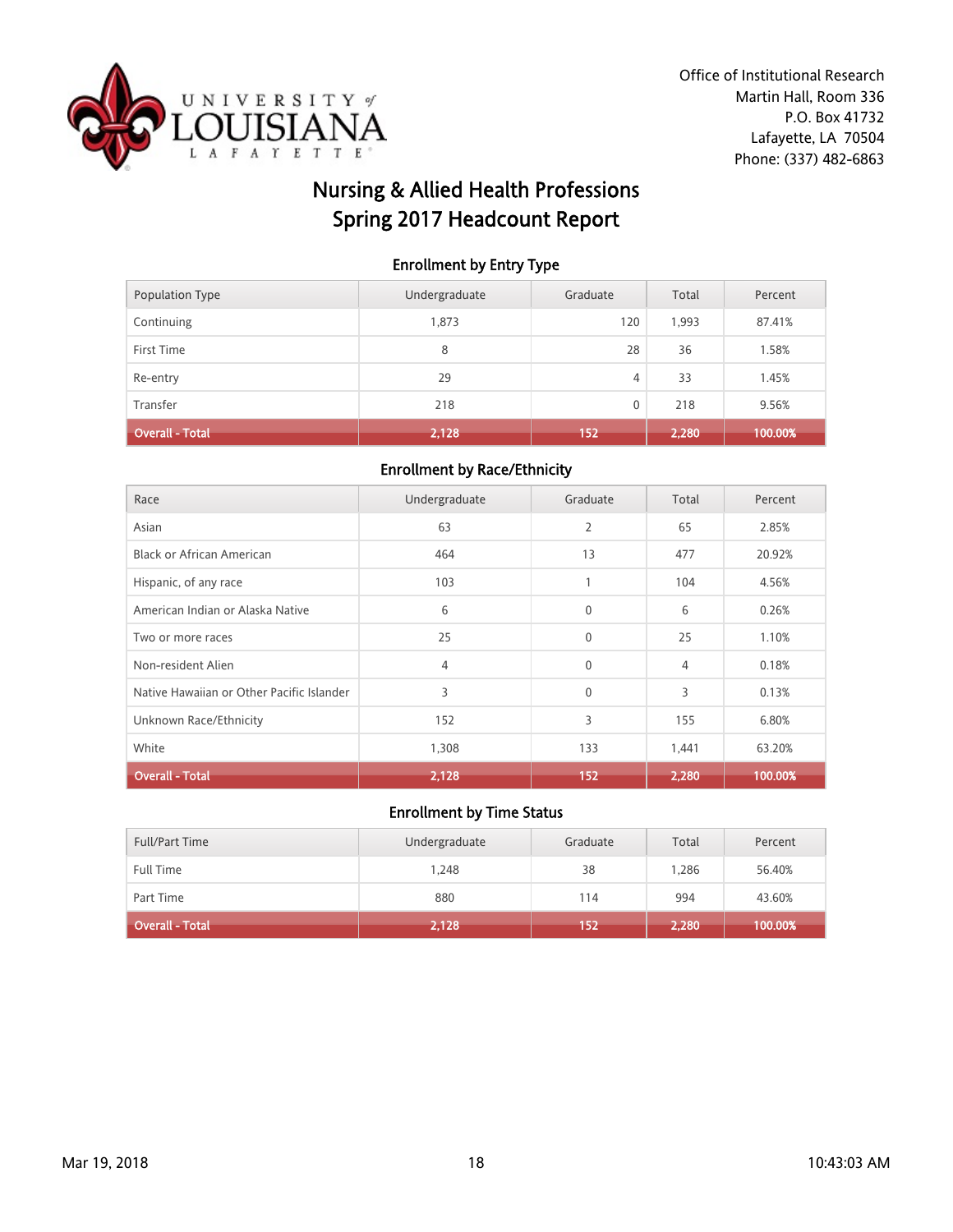

## Sciences Spring 2017 Headcount Report

### Enrollment by Residency

| Home ID                      | Undergraduate | Graduate | Total | Percent |
|------------------------------|---------------|----------|-------|---------|
| Louisiana                    | 1.538         | 77       | 1.615 | 84.38%  |
| Other States and Possessions | 87            | 93       | 180   | 9.40%   |
| <b>Foreign Countries</b>     | 18            | 101      | 119   | 6.22%   |
| Overall - Total              | 1,643         | 271      | 1.914 | 100.00% |

### Enrollment by Gender

| Gender          | Undergraduate | Graduate | Total | Percent |
|-----------------|---------------|----------|-------|---------|
| Male            | 889           | 178      | 1,067 | 55.75%  |
| Female          | 754           | 93       | 847   | 44.25%  |
| Overall - Total | 1,643         | 271      | .914  | 100.00% |

| Entry Code             | Count | Percent |
|------------------------|-------|---------|
| Freshman               | 418   | 21.84%  |
| Sophomore              | 351   | 18.34%  |
| Junior                 | 322   | 16.82%  |
| Senior                 | 552   | 28.84%  |
| Graduate - Masters     | 155   | 8.10%   |
| Graduate - Doctoral    | 116   | 6.06%   |
| <b>Overall - Total</b> | 1,914 | 100.00% |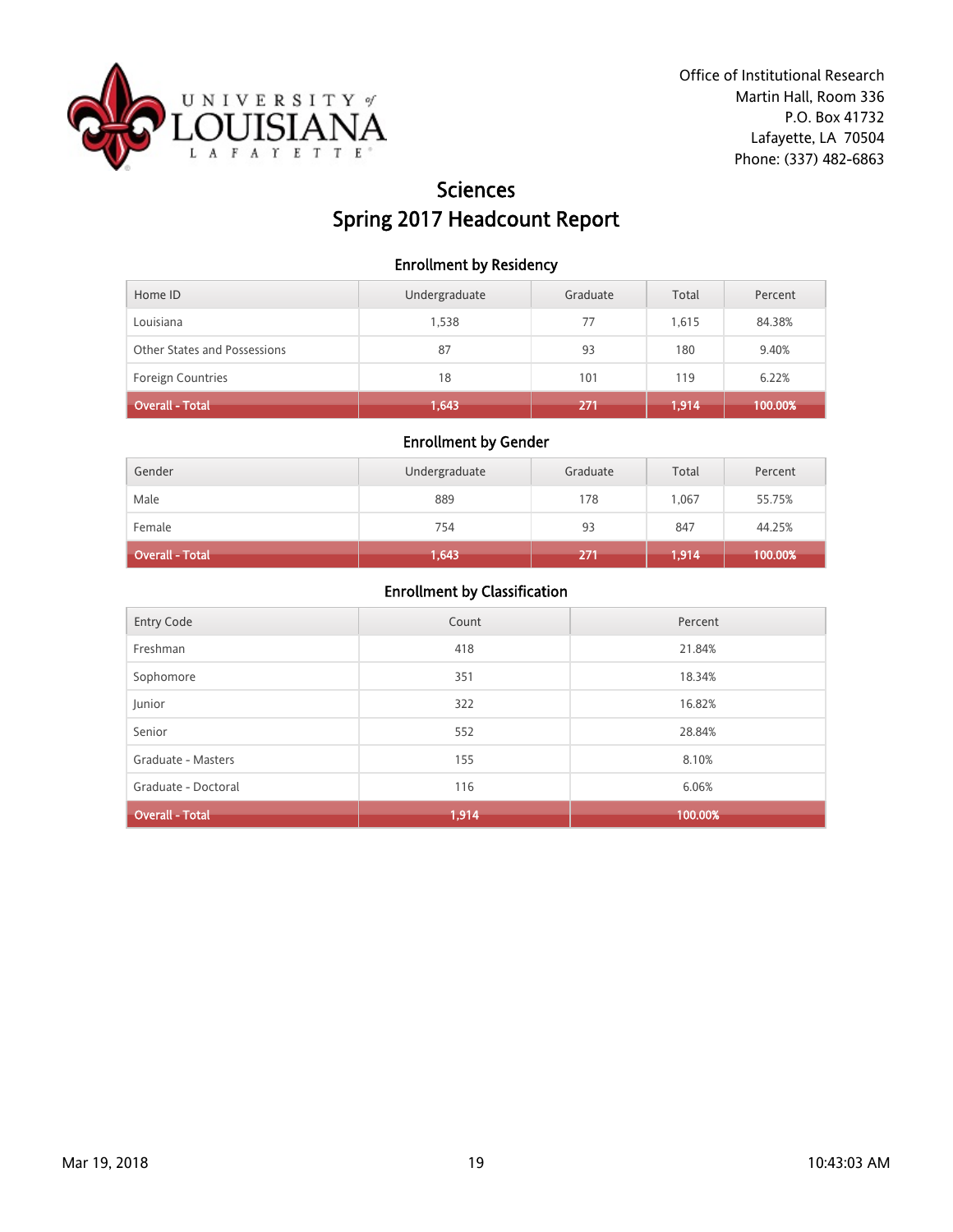

## Sciences Spring 2017 Headcount Report

### Enrollment by Entry Type

| Population Type | Undergraduate | Graduate | Total | Percent |
|-----------------|---------------|----------|-------|---------|
| Continuing      | 1,569         | 241      | 1,810 | 94.57%  |
| First Time      | 9             | 22       | 31    | 1.62%   |
| Re-entry        | 38            | 8        | 46    | 2.40%   |
| Transfer        | 27            | 0        | 27    | 1.41%   |
| Overall - Total | 1,643         | 271      | 1,914 | 100.00% |

#### Enrollment by Race/Ethnicity

| Race                             | Undergraduate | Graduate       | Total | Percent |
|----------------------------------|---------------|----------------|-------|---------|
| Asian                            | 76            | 9              | 85    | 4.44%   |
| <b>Black or African American</b> | 294           | 9              | 303   | 15.83%  |
| Hispanic, of any race            | 74            | 5              | 79    | 4.13%   |
| American Indian or Alaska Native |               | $\mathbf{0}$   |       | 0.05%   |
| Two or more races                | 28            | $\overline{4}$ | 32    | 1.67%   |
| Non-resident Alien               | 18            | 106            | 124   | 6.48%   |
| Unknown Race/Ethnicity           | 105           | 5              | 110   | 5.75%   |
| White                            | 1,047         | 133            | 1,180 | 61.65%  |
| <b>Overall - Total</b>           | 1,643         | 271            | 1,914 | 100.00% |

| <b>Full/Part Time</b>  | Undergraduate | Graduate | Total | Percent |
|------------------------|---------------|----------|-------|---------|
| Full Time              | 1,455         | 209      | 1.664 | 86.94%  |
| Part Time              | 188           | 62       | 250   | 13.06%  |
| <b>Overall - Total</b> | 1,643         | 271      | 1,914 | 100.00% |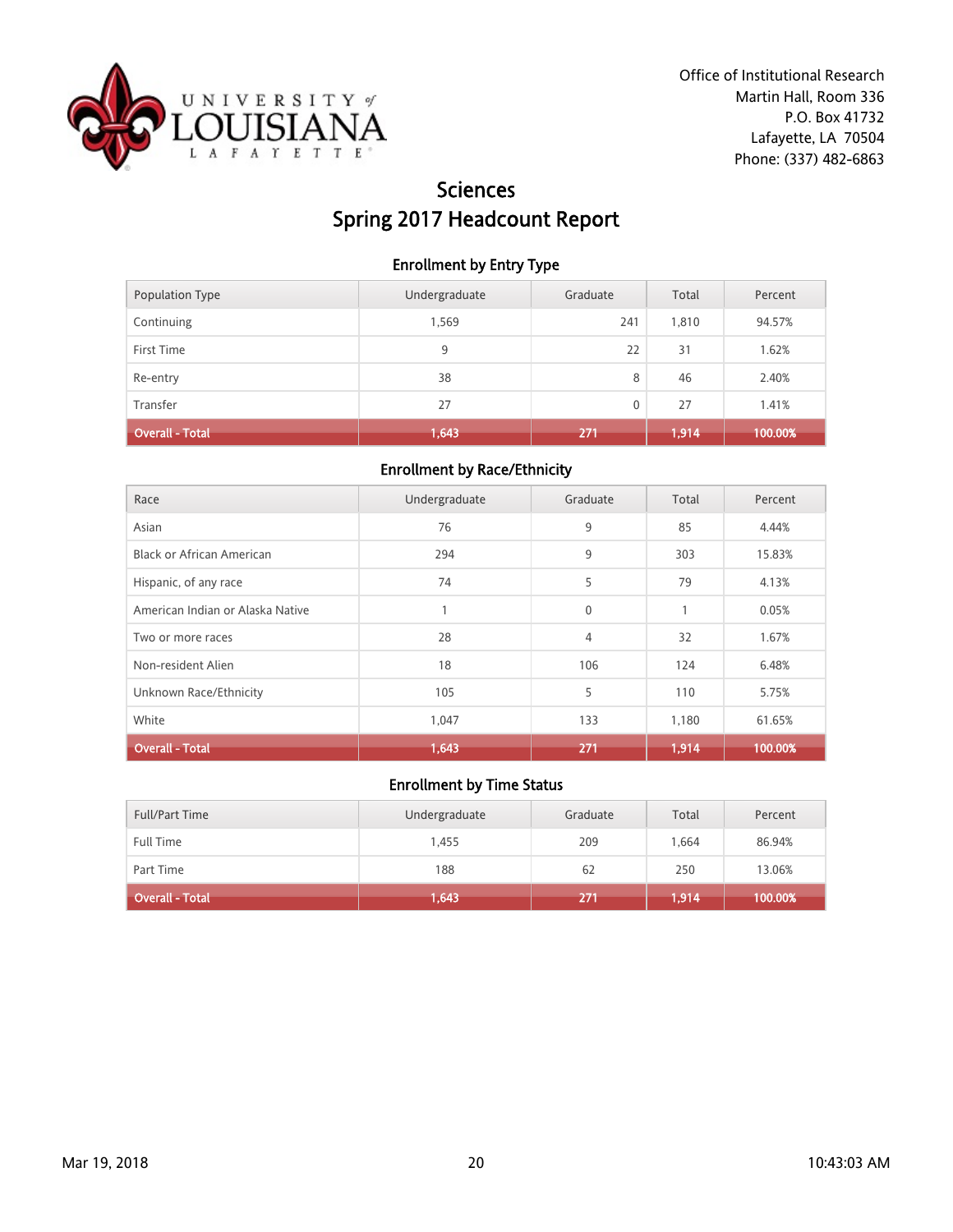

# University College Spring 2017 Headcount Report

### Enrollment by Residency

| Home ID                      | Undergraduate | Graduate | Total | Percent |
|------------------------------|---------------|----------|-------|---------|
| Louisiana                    | 492           |          | 492   | 86.32%  |
| Other States and Possessions | 72            |          | 72    | 12.63%  |
| <b>Foreign Countries</b>     | 6             |          | 6     | 1.05%   |
| <b>Overall - Total</b>       | 570           |          | 570   | 100.00% |

### Enrollment by Gender

| Gender                 | Undergraduate | Graduate | Total | Percent |
|------------------------|---------------|----------|-------|---------|
| Male                   | 283           |          | 283   | 49.65%  |
| Female                 | 287           |          | 287   | 50.35%  |
| <b>Overall - Total</b> | 570           |          | 570   | 100.00% |

| <b>Entry Code</b>      | Count | Percent |
|------------------------|-------|---------|
| Freshman               | 45    | 7.89%   |
| Sophomore              | 76    | 13.33%  |
| Junior                 | 147   | 25.79%  |
| Senior                 | 302   | 52.98%  |
| <b>Overall - Total</b> | 570   | 100.00% |